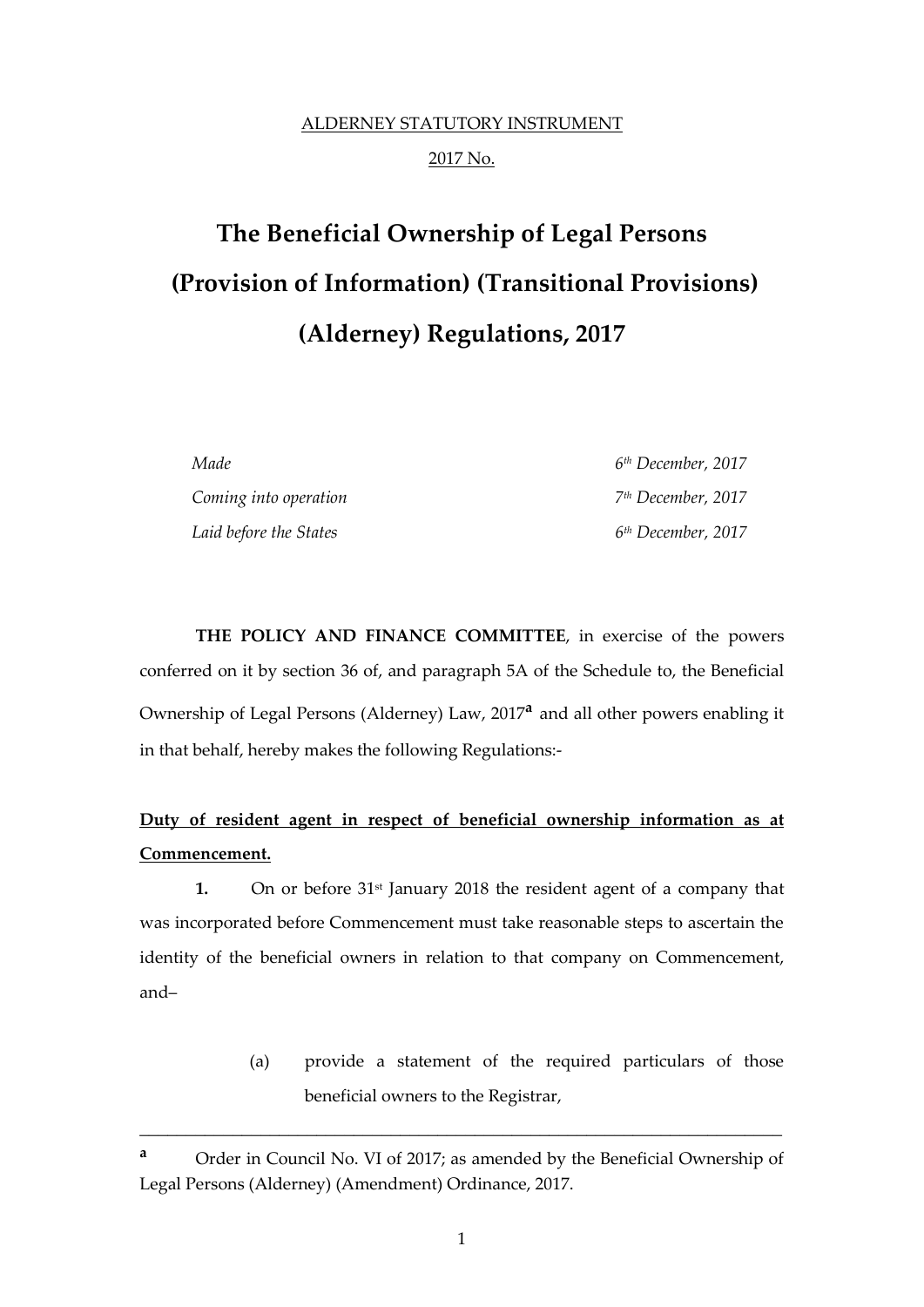- (b) take reasonable steps to verify the information in the statement, and provide with the statement a statement that the resident agent has taken reasonable steps to verify that information, and
- (c) serve copies of the statements on
	- (i) the company, and
	- (ii) upon request, the directors of the company.

#### **Failure to comply with information duties.**

**2.** (1) A resident agent who fails to comply with regulation 1 is guilty of an offence.

(2) A person guilty of an offence under these regulations is liable on summary conviction to a fine not exceeding level 5 on the uniform scale, imprisonment for a term not exceeding 3 months, or both.

#### **Interpretation.**

**3**. (1) In these regulations words and expressions have the same meaning as in the Beneficial Ownership of Legal Persons (Alderney) Law, 2017.

(2) The Interpretation (Guernsey) Law, 1948**<sup>b</sup>** applies to the interpretation of these Regulations.

(3) Any reference in these Regulations to an enactment is a reference thereto as from time to time amended, re-enacted (with or without

\_\_\_\_\_\_\_\_\_\_\_\_\_\_\_\_\_\_\_\_\_\_\_\_\_\_\_\_\_\_\_\_\_\_\_\_\_\_\_\_\_\_\_\_\_\_\_\_\_\_\_\_\_\_\_\_\_\_\_\_\_\_\_\_\_\_\_\_\_

**<sup>b</sup>** Ordres en Conseil Vol. XIII, p. 355.